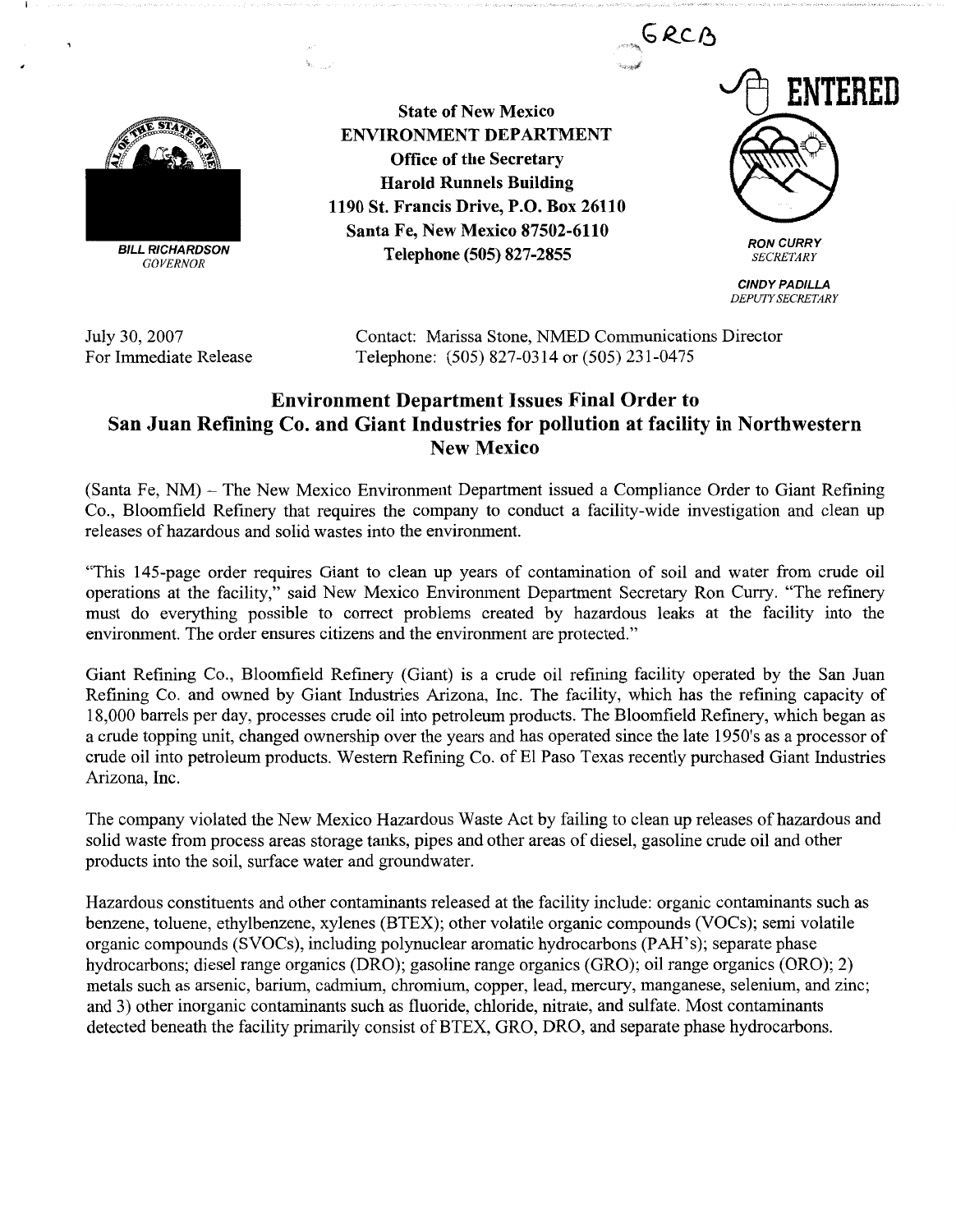NMED is issuing the Final Order after a 60 day public comment period between June 21, 2006 and August 21, 2006. The Facility was the only respondent to provide comments on the draft Order. The Final Order contains investigation and cleanup requirements and a schedule for implementation at the Giant facility.

 $\epsilon$ 

The Final Order and NMED's response to public comments may be viewed at the NMED Hazardous Waste Bureau located at 2905 Rodeo Park Drive East, Building 1, Santa Fe, New Mexico 87505-6303 or at NMED's website: www.nmenv.state.nm.us/HWB/grcbperm.html under Final Order.

For more information, contact Marissa Stone at (505) 827-0314 or Marissa.Stone@state.nm.us.

ø

###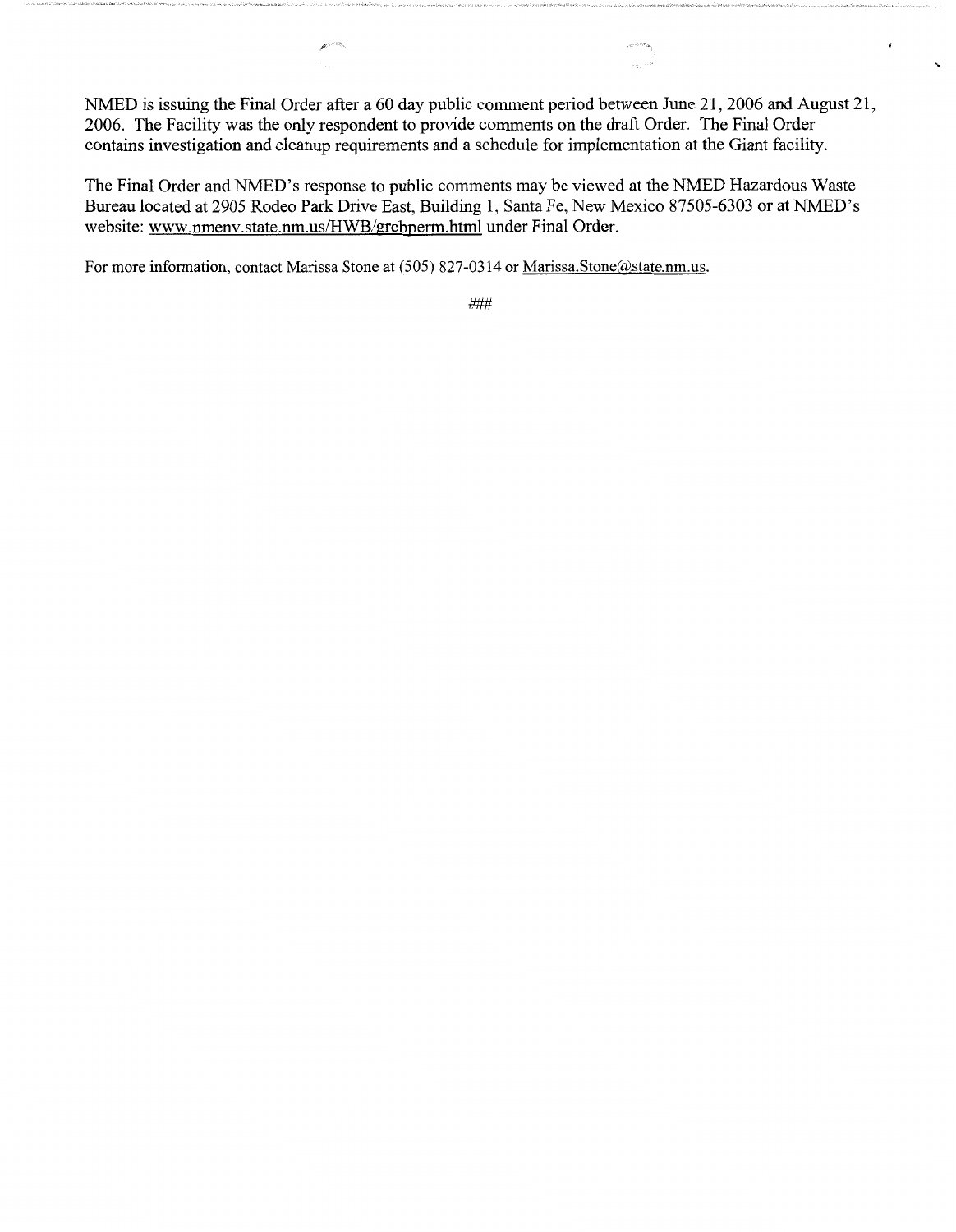## GRCA

## **Monzeglio, Hope, NMENV**

**From: Sent: To: Stone, Marissa, NMENV Monday, July 30, 2007 5:39 PM NMENV-global Subject: News - Giant Order/ Boil Water Order-Pie Town/ Asarco(EI Paso Times)** 

7-30 Associated Press

State orders cleanup at Bloomfield Refinery, NM

SANTA FE (AP) The state Environment Department on Monday ordered Giant Industries Inc. and San Juan Refining Co. to investigate and clean up contamination at a refinery in northwestern New Mexico.

Environment Secretary Ron Curry said his department issued a 145-page compliance order that requires the cleanup of what he called years of soil and water contamination from crude oil operations at the Bloomfield Refinery.

''The refinery must do everything possible to correct problems created by hazardous leaks at the facility into the environment,'' he said. ''The order ensures citizens and the environment are protected.''

A message seeking comment was left Monday for a spokesman with Western Refining Inc., an El Paso, Texas-based company that acquired Giant Industries in May.

The Bloomfield Refinery, which was owned by Giant and operated by San Juan Refining Co., processes crude oil into petroleum products. It can process up to 18,000 barrels of crude oil per day.

The Environment Department said the refinery violated the state Hazardous Waste Act by allowing diesel, gasoline, crude oil and other contaminants to leak from storage tanks, pipes and other areas into the soil, surface water and groundwater.

The department said hazardous wastes released at the refinery include benzene, fluoride, chloride and sulfate as well as metals such as arsenic, chromium, lead and mercury.

Most contaminants were detected in the northwest portion of the refinery.

The final compliance order spells out investigation and cleanup requirements and includes a schedule for implementation.

The refinery has been investigating the extent of the contamination, but the state said more work needs to be done.

Boil order issued for Catron County association, NM

PIE TOWN, N.M. (AP) The state Environment Department has advised the Pie Town Mutual Domestic Water Consumers Association in Catron County to issue a boil water order for its water system.

Officials with the department's Drinking Water Bureau determined the water system exceeded the maximum allowable level for E. coli.

Customers are advised to boil water for five minutes before drinking, cooking and dishwashing.

The presence of E. coli indicates the water might have been contaminated by sewage or animal waste and could contain disease-causing organisms.